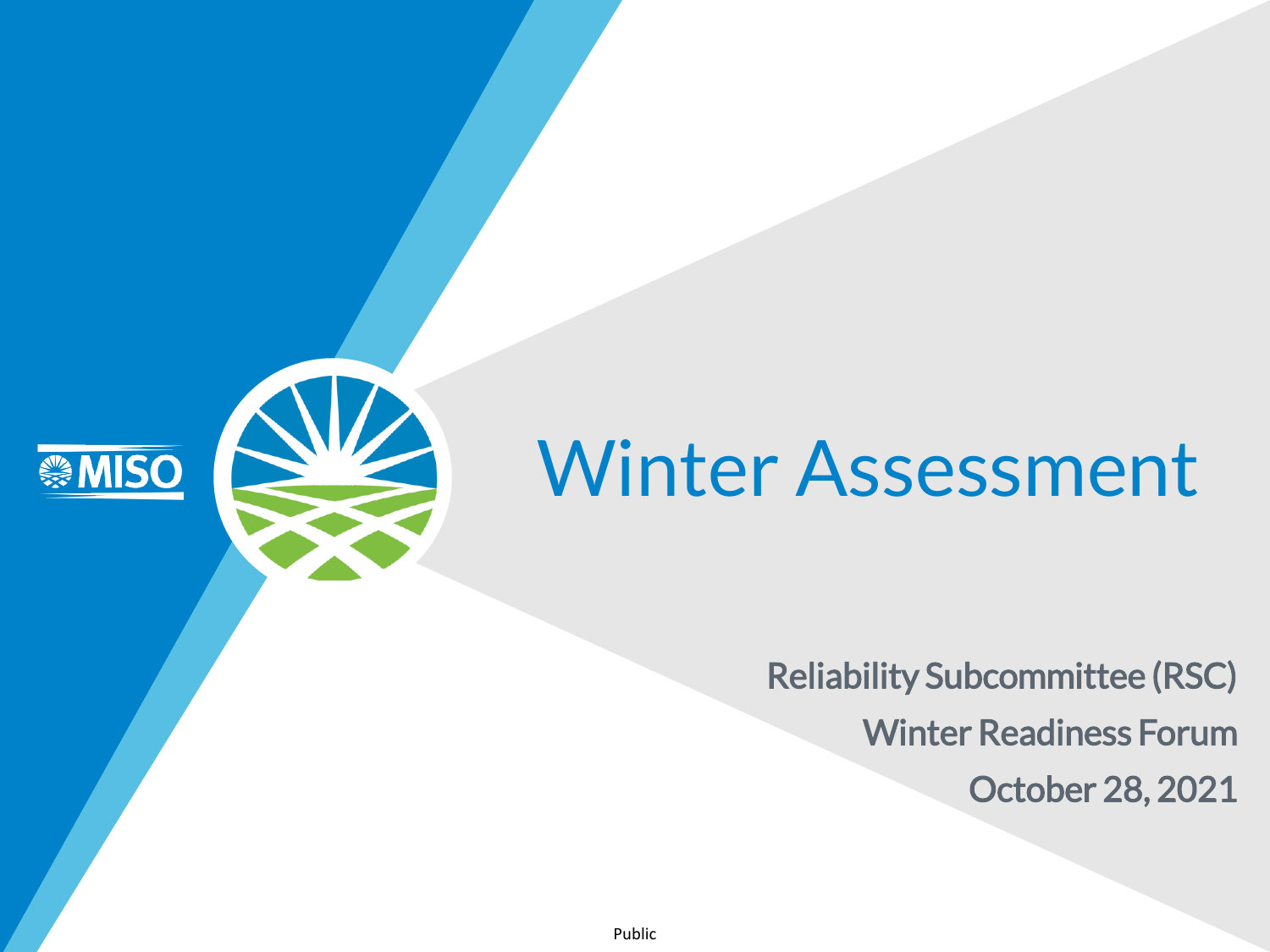# Purpose & Key **Takeaways**

Purpose: Provide an overview of projected system conditions from a generation perspective for the upcoming winter season

## Key Takeaways:

- In a low generation, high outage scenario, January appears most at risk for capacity shortages
- Under probable generation scenarios, MISO projects sufficient capacity to cover most peak periods, although LMR support may be needed if sufficient non-firm imports are unavailable

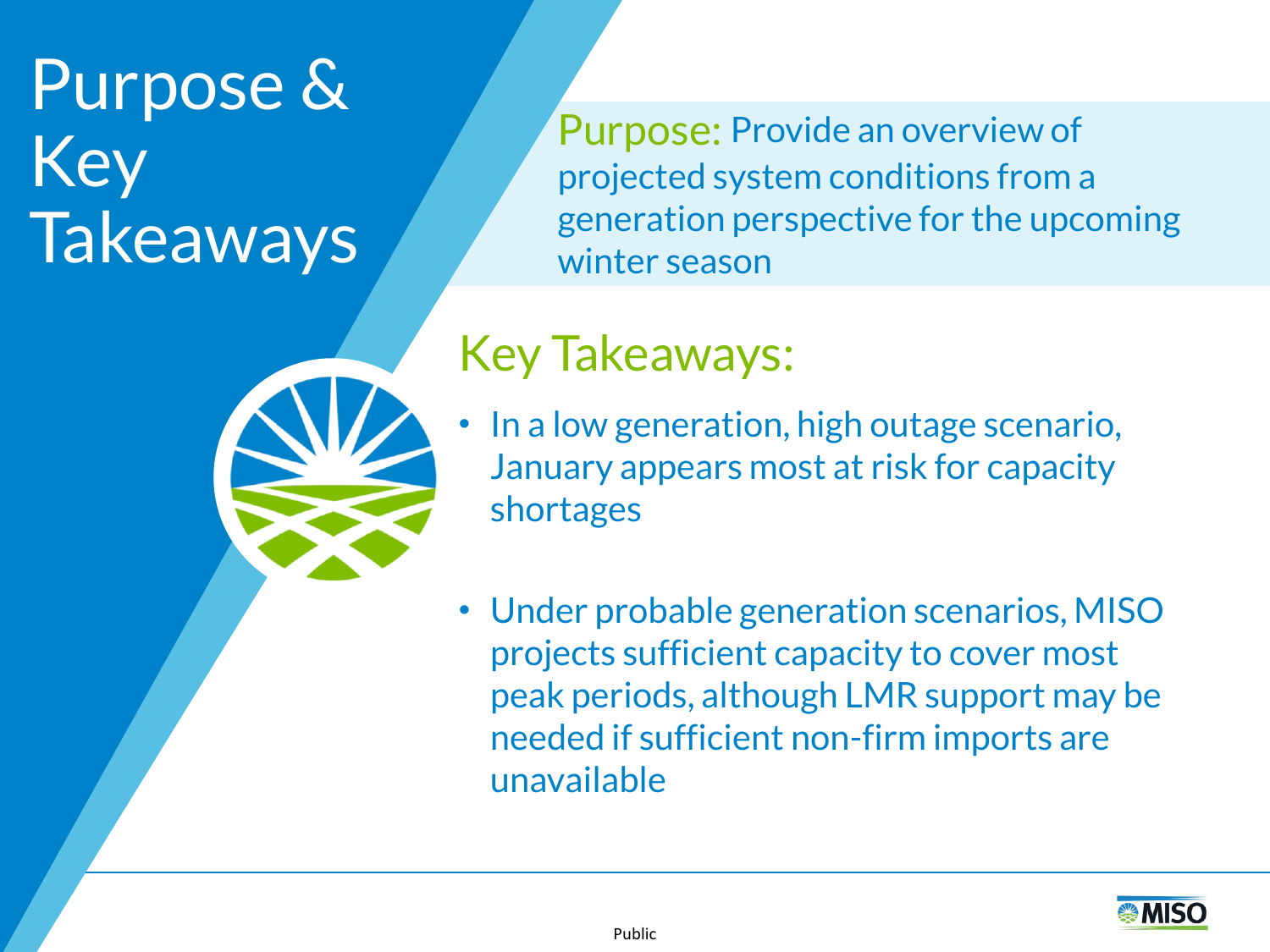Under typical demand and outage scenarios, adequate firm resources are projected to be available to cover Winter months, although January may be challenging in an extreme weather event

| MISO 2021-2022 Winter Forecast                      |               |
|-----------------------------------------------------|---------------|
| December 50/50 Peak Forecast                        | 94 GW         |
| December Projected Available<br>$Capacity^*$        | <b>105 GW</b> |
| January 50/50 Peak Forecast                         | 101 GW        |
| <b>January Projected Available</b><br>$Capacity^*$  | <b>106 GW</b> |
| February 50/50 Peak Forecast                        | 95 GW         |
| <b>February Projected Available</b><br>$Capacity^*$ | 108 GW        |

2021-22 Winter monthly projected available capacity is net of 5-year average monthly historical generation outages during peak periods

\*Includes Installed Capacity of Planning Resource Auction cleared resources, with wind and solar at capacity credit, net of historical generator outages

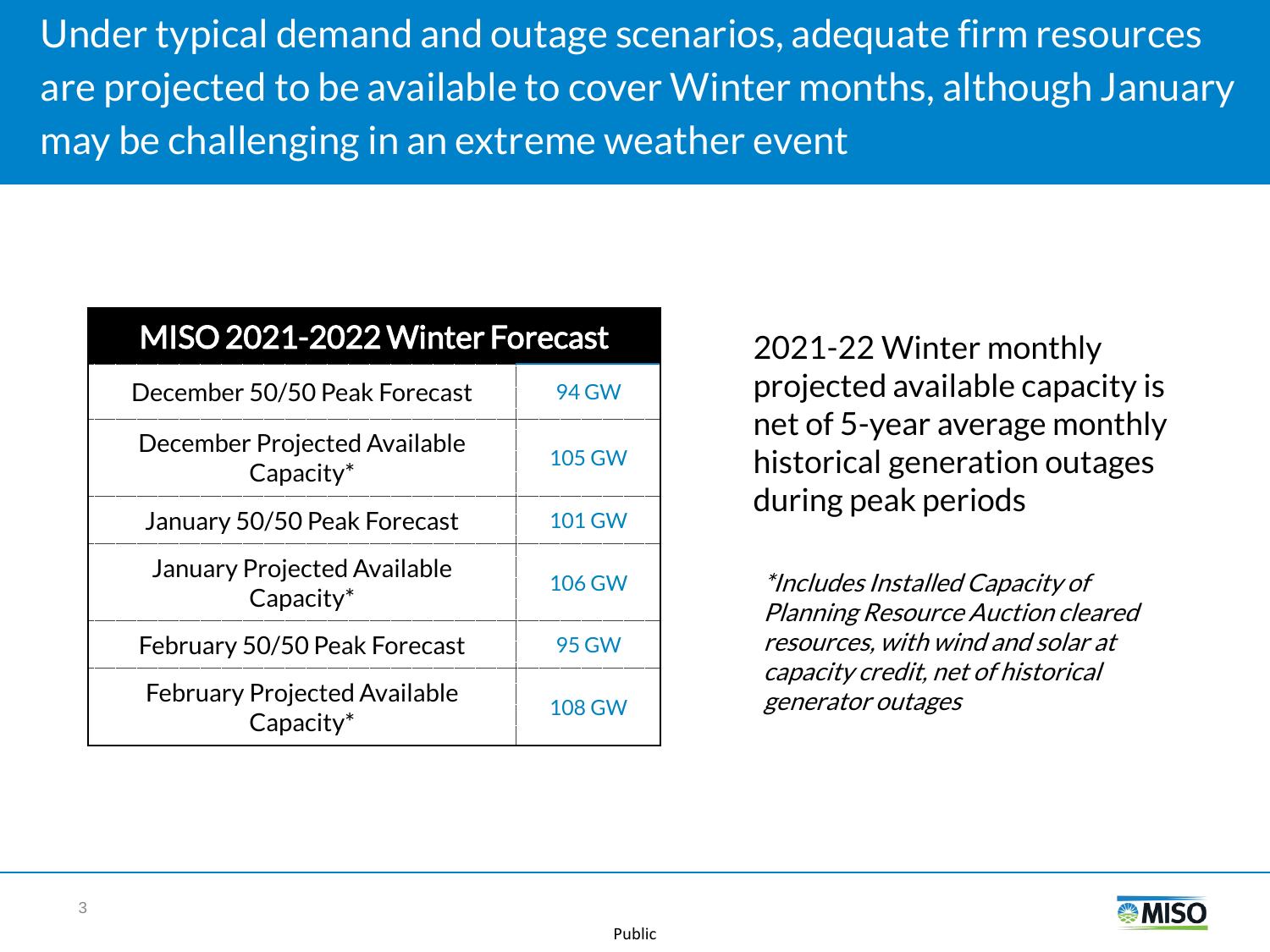# NOAA Temperature and Precipitation Forecasts



All-time Winter Peak 109 GW on January 6 th , 2014

#### Precipitation Forecast

NOAA forecasts above average precipitation across most of Zones 2, 4, 6 and 7 while it is expected that parts of Zones 9 and 10 will be slightly below normal

Source: National Oceanic and Atmospheric Administration (NOAA)

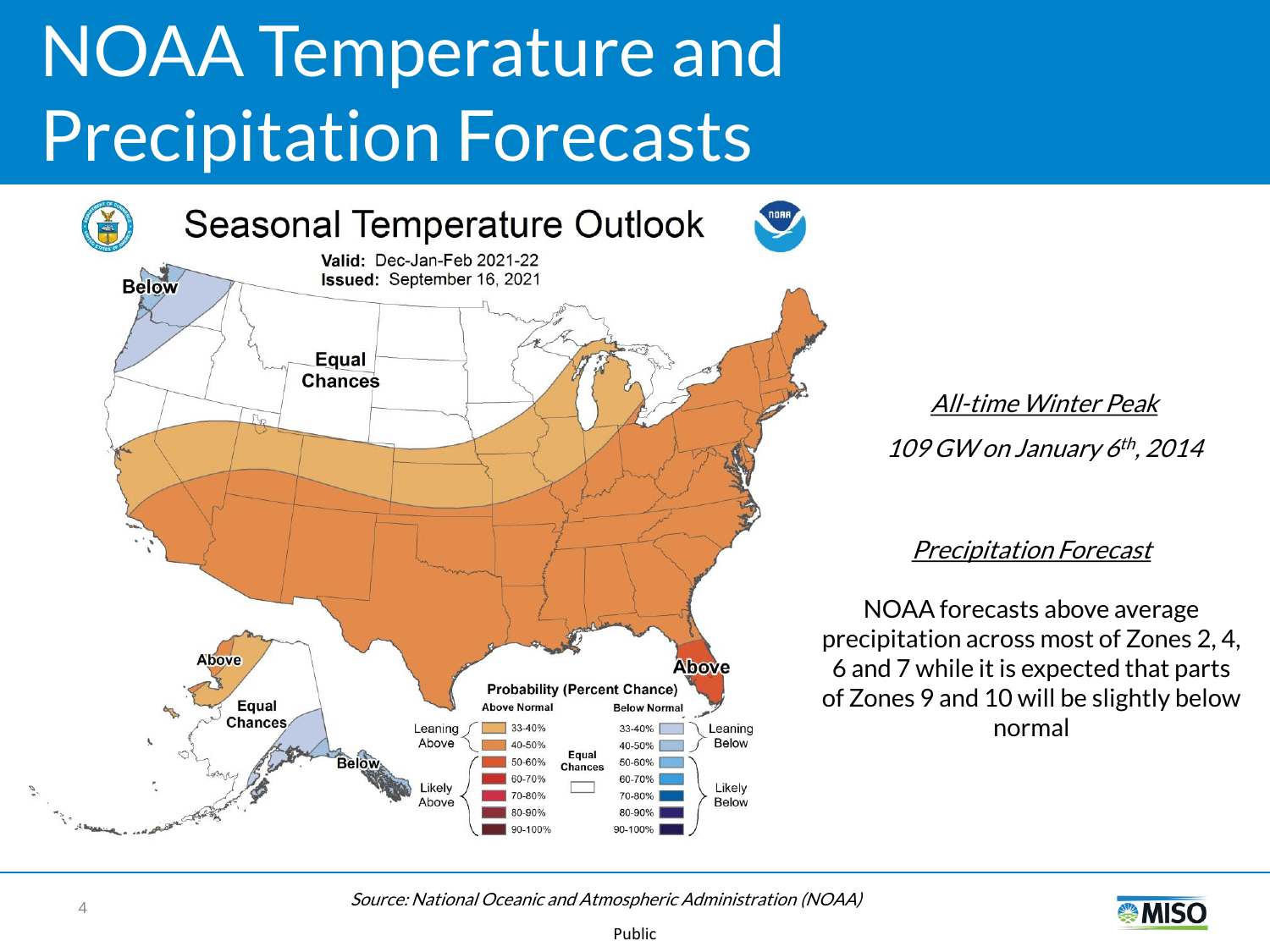## During the monthly peaks of the last winter season, historical outages varied above and below average for each of the months in the season



Maximum seasonal peak 33.1 46.4 Planned Outages

> Public Source: Generating Availability Data System (GADS)

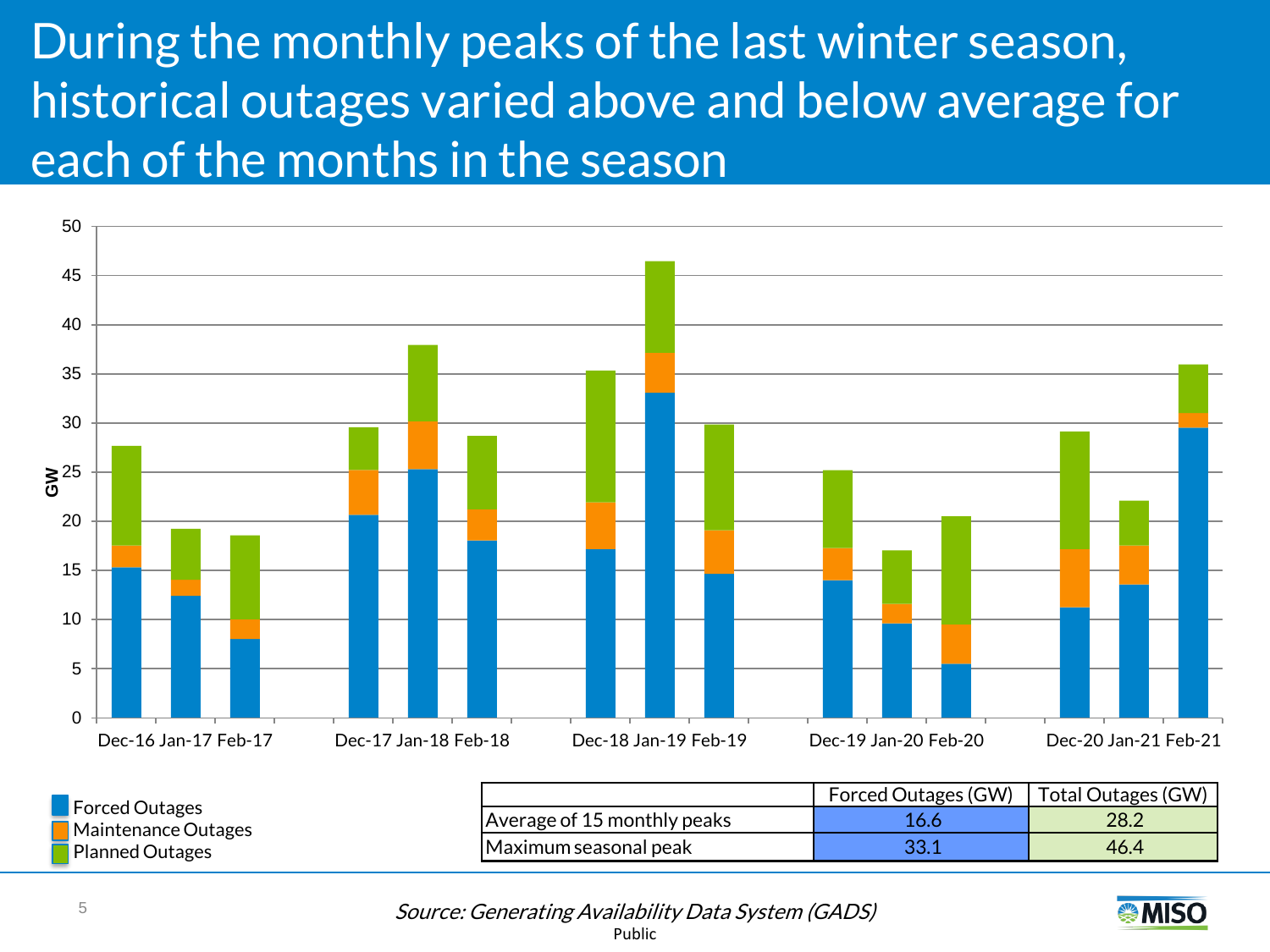Two deterministic scenarios (typical and worst case) are evaluated to capture potential risk this upcoming winter

## Generation

### Probable Capacity

• Removes an average volume of resource outages<sup>1</sup> (forced, planned, and maintenance)

#### Low Generation Capacity (Worst Case Outage)

• Removes a worst case volume of resource outages<sup>1</sup> (forced, planned, and maintenance), typically because of non-normal weather conditions

## Load

### Probable Load Forecast

 $\cdot$  50/50 forecast<sup>2</sup>, provided by Market **Participants** 

## High Load Forecast

 $\cdot$  90/10 forecast<sup>3</sup>

1 Based on 5-year historical outage information provided by Resource Owners



- $2\,$  50% chance of the actual load being lower and 50% chance of the actual load being higher
- 3 90% of the actual load being lower and 10% chance of the actual load being higher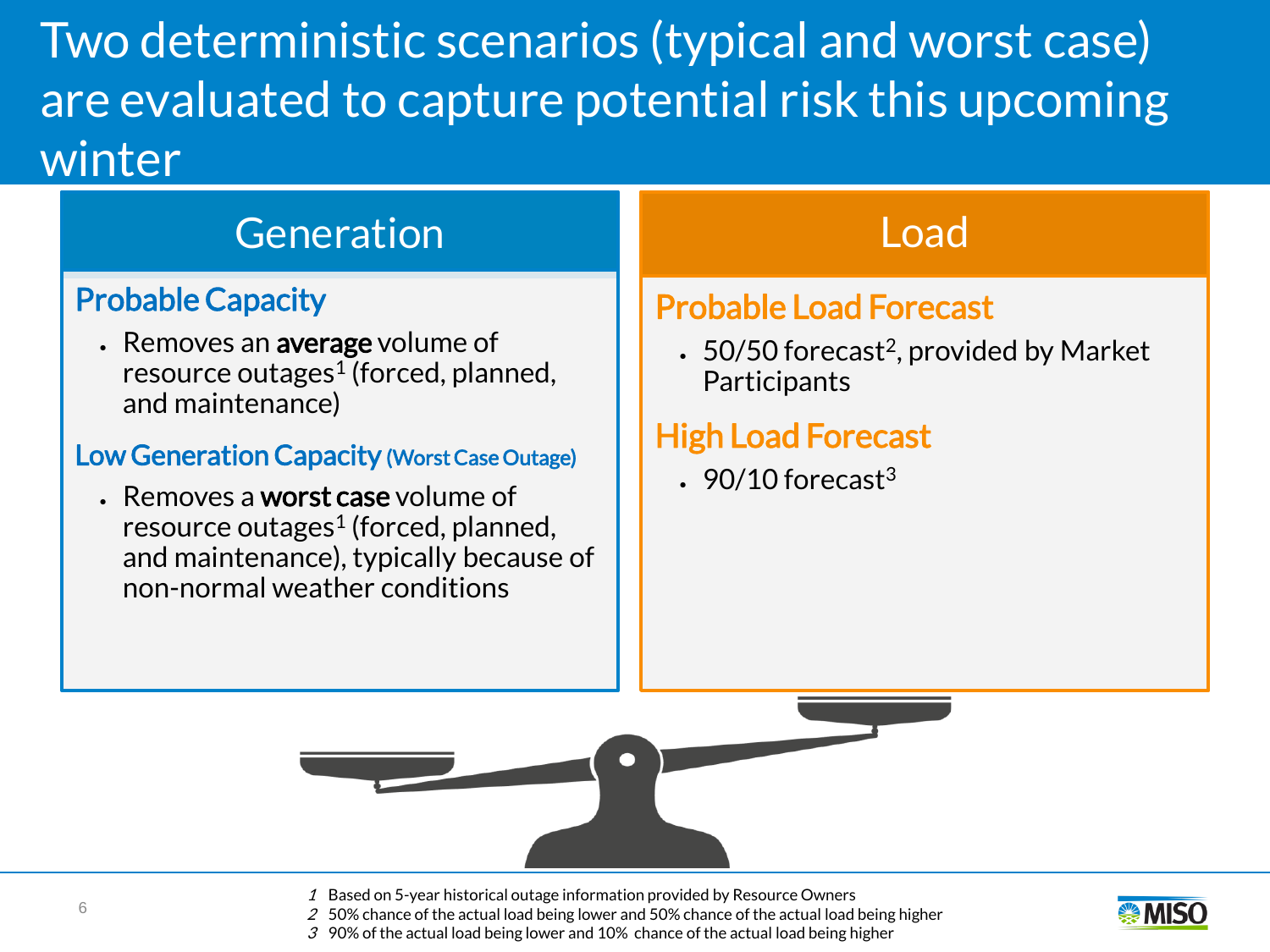## A combination of both high load and high outages could drive operational challenges for the Winter 2021-22 season



### Winter 2021-22 Resource Adequacy Projections - System-wide



Public 7 The low generation capacity of January highlights outage conditions experienced on the MISO system during the polar vortex of 2019

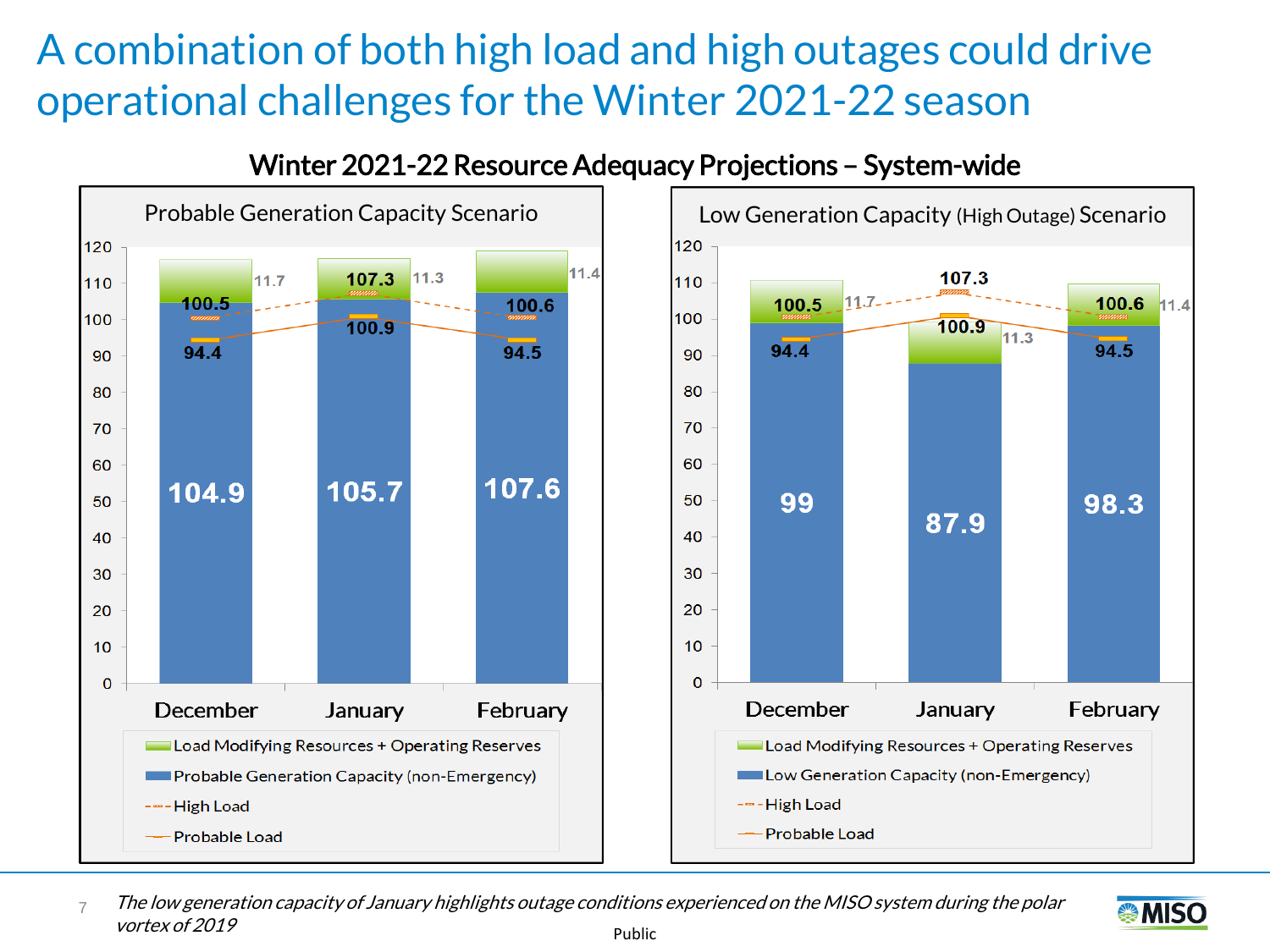## Alternative Probable Generation scenario showing LMR values at expected contribution levels and including potential additional wind generation



### Winter 2021-22Resource Adequacy Projections – System-wide

- applying the ratio of expected vs. available LMRs in Winter 2020 to the expected LMR amounts in Winter 2021 – Source: MISO Monthly Operations Report
- Additional wind generation of 1.9 GW is a rough assumption of potentially available additional wind capacity in the Winter season
- Operating Reserves maintained at 2.4 GW

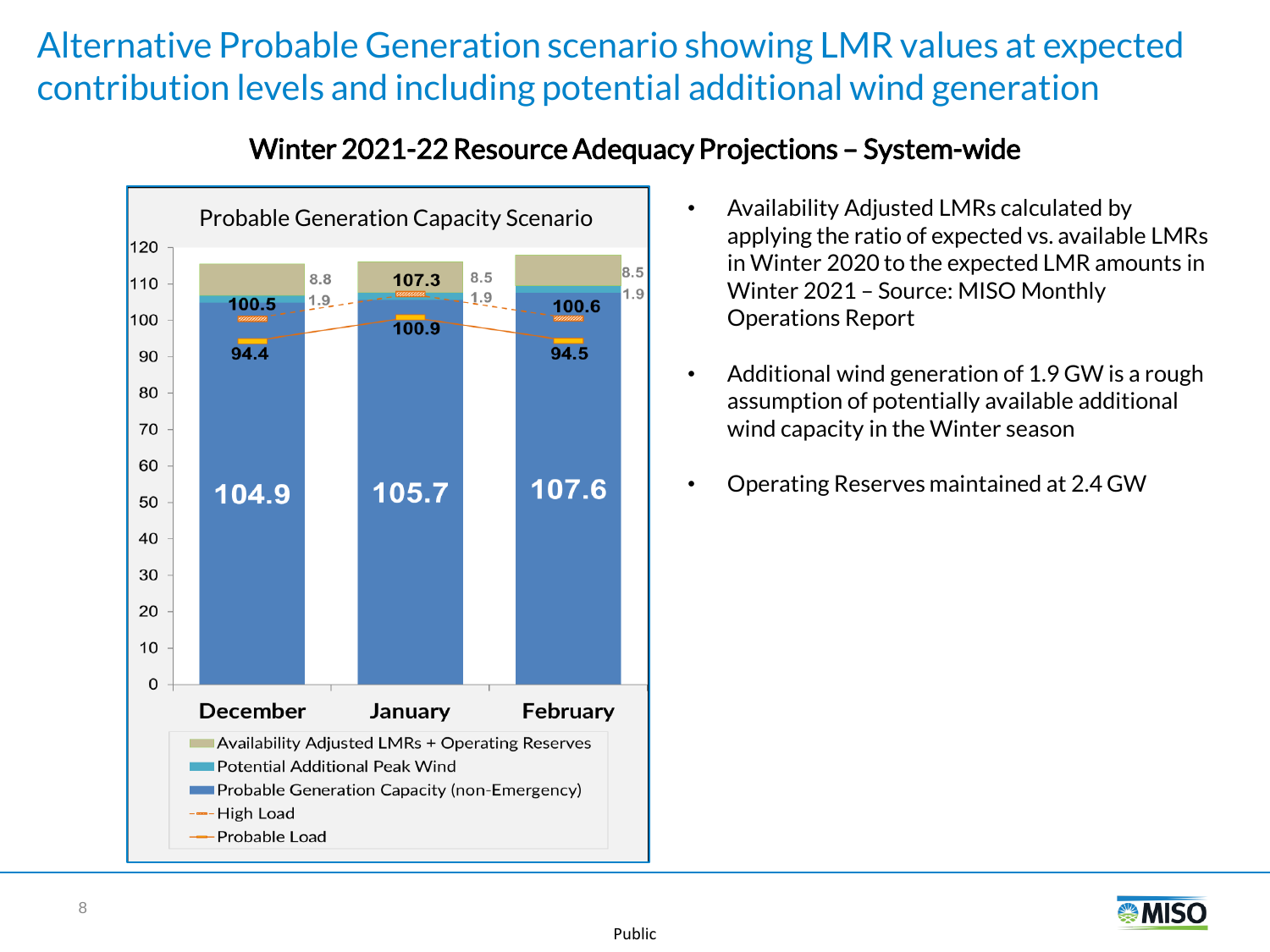## Alternative Low Generation/High Outage scenario showing LMR values at expected contribution levels and potential additional wind generation



#### Winter 2021-22Resource Adequacy Projections – System-wide

- applying the ratio of expected vs. available LMRs in Winter 2020 to the expected LMR amounts in Winter 2021 – Source: MISO Monthly Operations Report
- Additional wind generation of 1.9 GW is a rough assumption of potentially available additional wind capacity in the Winter season
- Operating Reserves maintained at 2.4 GW

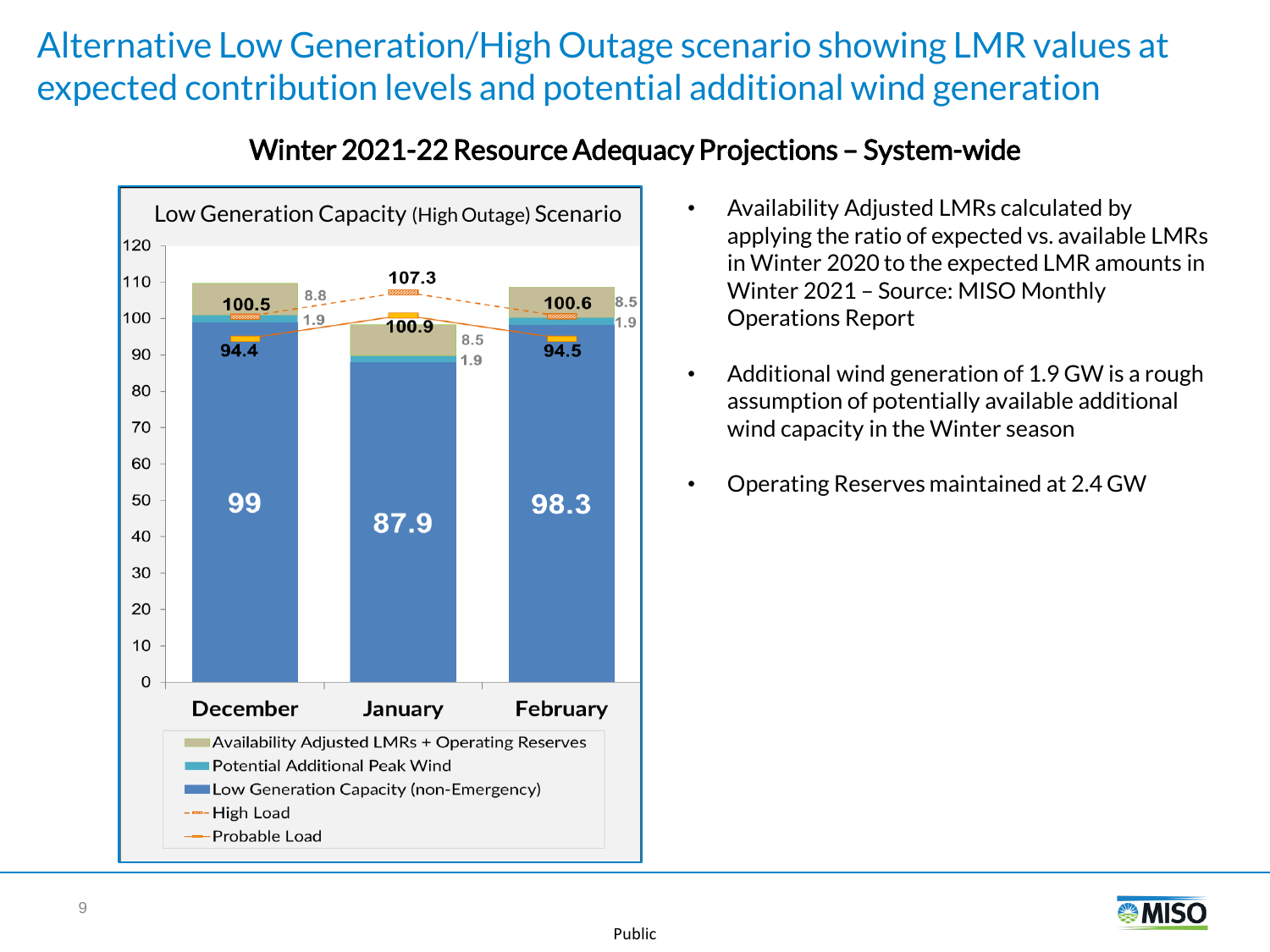## The need for emergency procedures will be impacted by the availability of non-firm resources



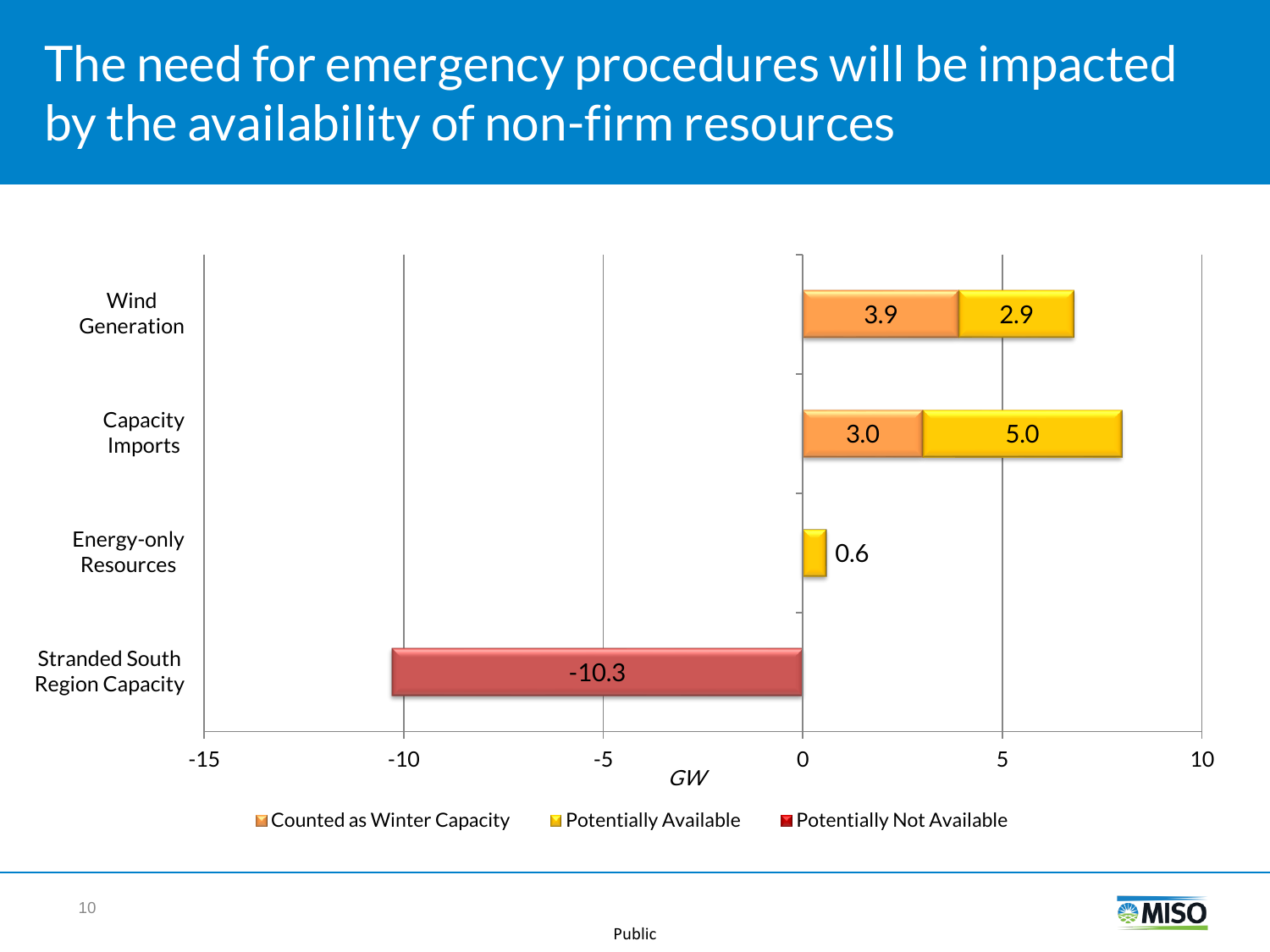# Contact Information

• Contact Tim Bachus in MISO Resource Adequacy Operations at thachus@misoenergy.org with questions or comments

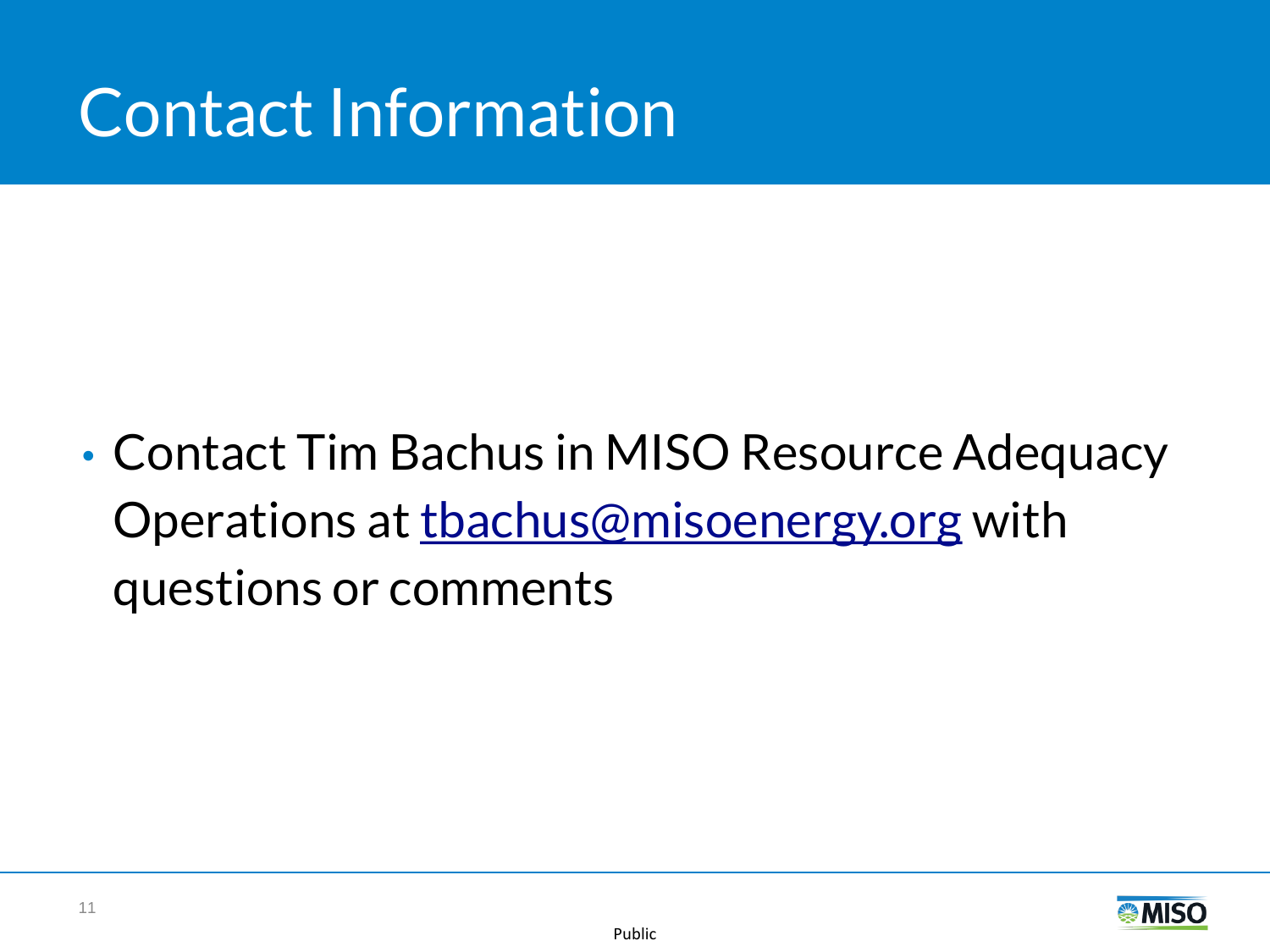# **Generation Resource** Assessment Appendix

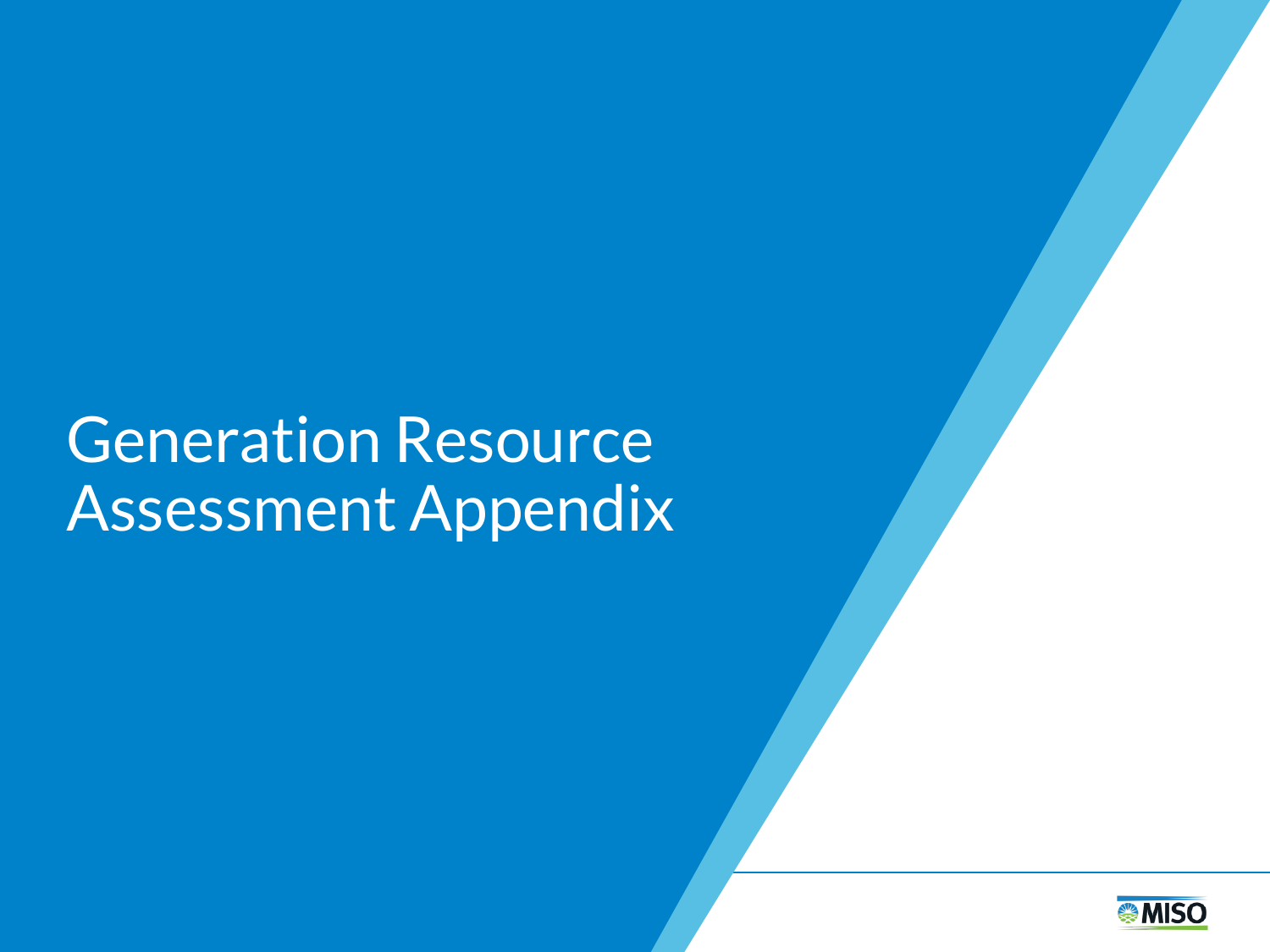# After the fact review of a recent winter peak

### Figure II-1: Demand and Capacity Analysis for the Peak Hour of the 2019 Winter

### Peak Load Hour: January 30th, 2019 HE 20





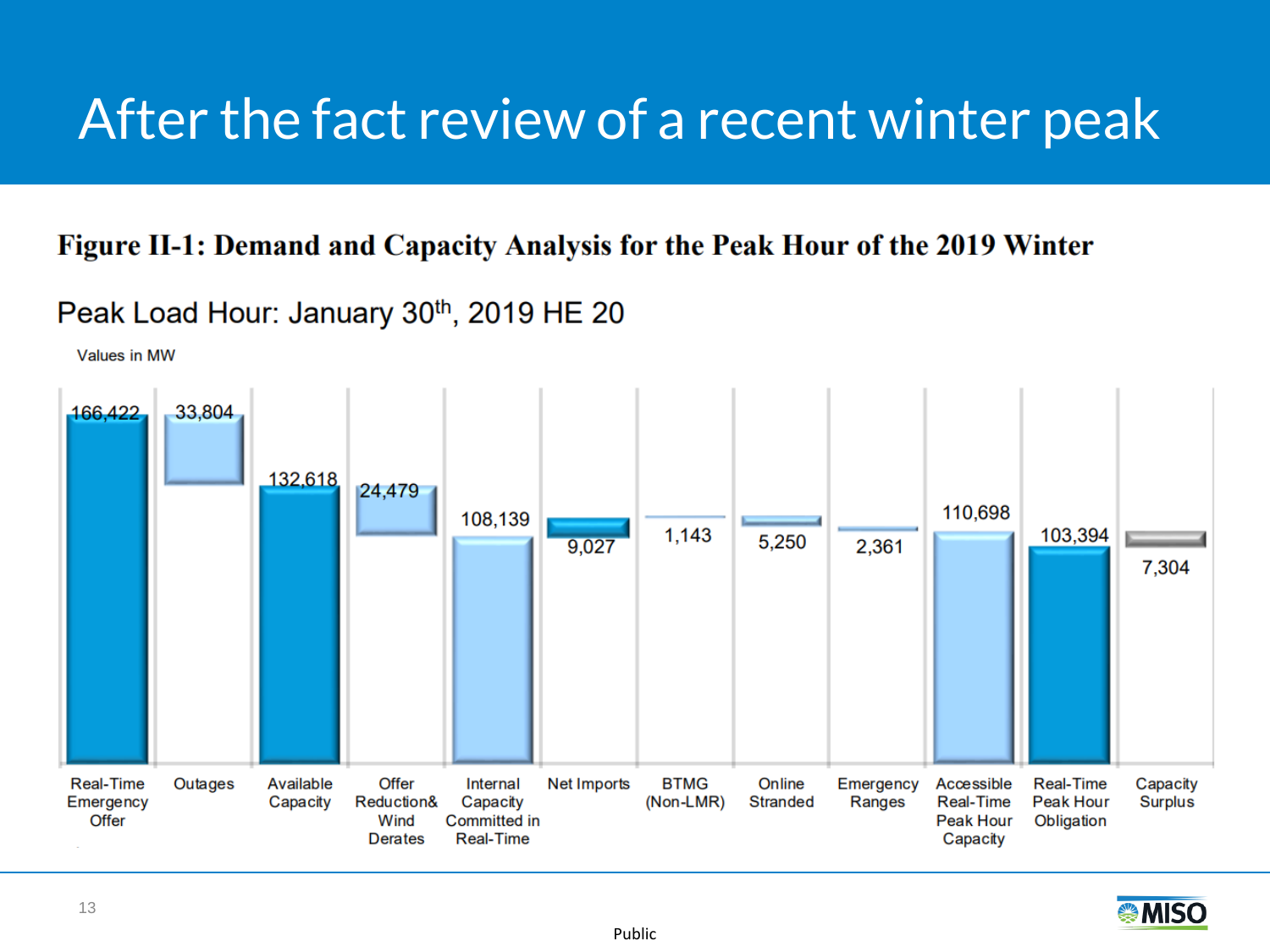## MISO Max Gen Alerts History



Chart indicates the number of days under a max gen alert, warning or event.